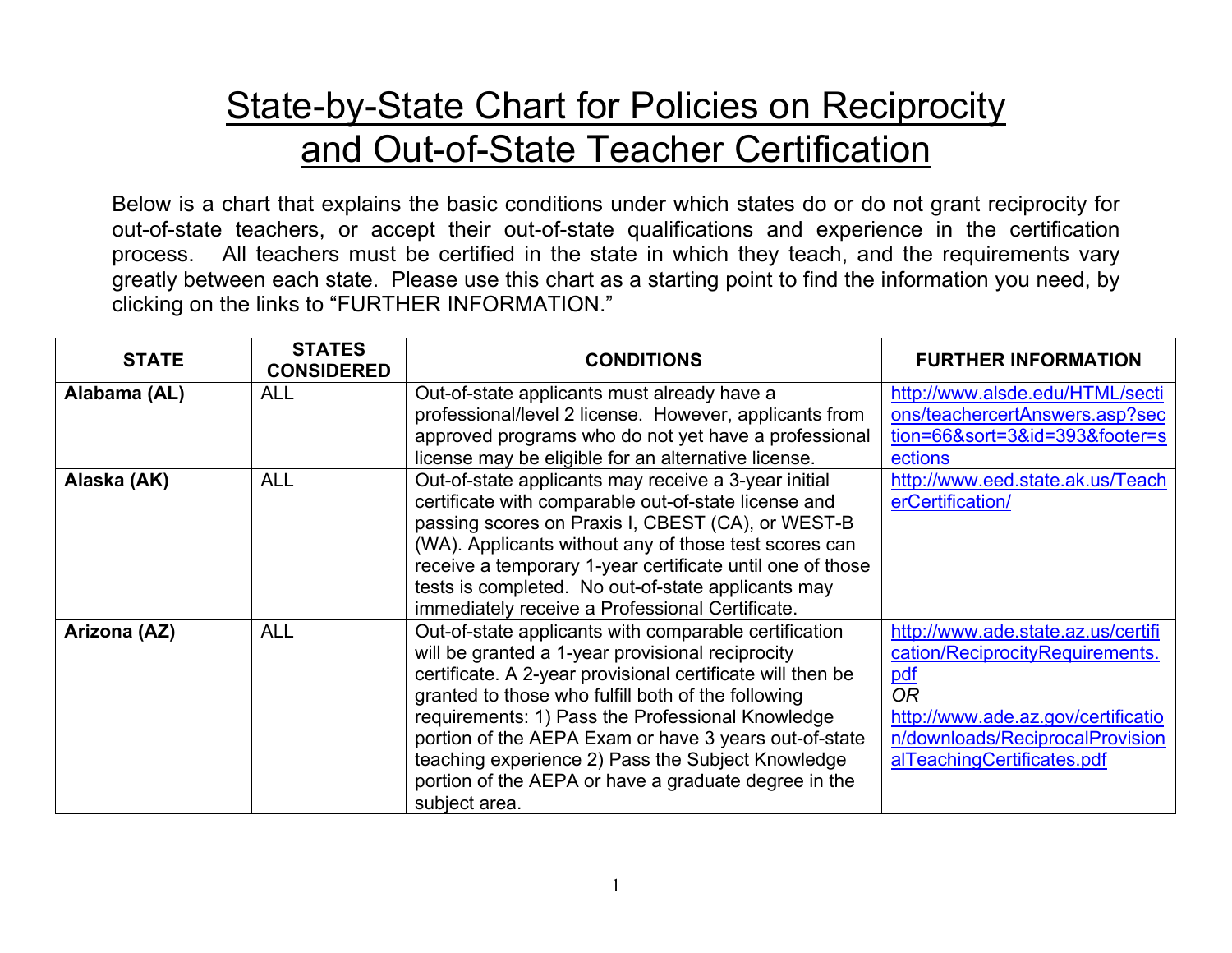| <b>STATE</b>            | <b>STATES</b><br><b>CONSIDERED</b> | <b>CONDITIONS</b>                                                                                                                | <b>FURTHER INFORMATION</b>                              |
|-------------------------|------------------------------------|----------------------------------------------------------------------------------------------------------------------------------|---------------------------------------------------------|
| Arkansas (AR)           | N/A                                | Arkansas does not have a license for Japanese<br>language and therefore cannot issue a reciprocal                                | http://arkedu.state.ar.us/teachers<br>/reciprocity.html |
|                         |                                    | teaching license.                                                                                                                |                                                         |
| California (CA)         | <b>NONE</b>                        | Some licensure can be granted to out-of-state                                                                                    | http://www.ctc.ca.gov/credentials                       |
|                         |                                    | applicants based on a variety of different conditions,                                                                           | /out-of-state.html                                      |
|                         |                                    | but candidates must complete some extra coursework,                                                                              |                                                         |
|                         |                                    | tests etc. (The rules regarding out-of-state teacher licensing<br>are too complex to simplify in this document. Yet, please note |                                                         |
|                         |                                    | one common misconception: CLAD certification is not a state                                                                      |                                                         |
|                         |                                    | requirement for instructors only teaching a foreign language.                                                                    |                                                         |
|                         |                                    | However, districts may require it of all teachers as an                                                                          |                                                         |
|                         |                                    | employment condition. For more information on CLAD, please<br>visit http://www.cde.ca.gov/sp/el/er/elteachersfaq.asp.)           |                                                         |
| Colorado (CO)           | <b>ALL</b>                         | Out-of-state applicants must first apply for an Initial                                                                          | http://www.cde.state.co.us/cdepr                        |
|                         |                                    | License and may be subject to extra testing (except if                                                                           | of/lirecip.htm                                          |
|                         |                                    | they have at least 3 years of teaching experience).                                                                              |                                                         |
|                         |                                    | After designated requirements and testing have been                                                                              |                                                         |
|                         |                                    | met, the Initial License holder may apply for a                                                                                  |                                                         |
|                         |                                    | Professional License.                                                                                                            |                                                         |
| <b>Connecticut (CT)</b> | All but AK, AZ,                    | Out-of-state applicants are eligible for some sort of                                                                            | http://www.state.ct.us/sde/dtl/cert                     |
|                         | IA, KS, LA, MN,                    | certification, depending on qualifications and                                                                                   | /facts01/fact106.htm                                    |
|                         | MO, NE, ND,                        | experience, but may still be required to complete CT                                                                             |                                                         |
|                         | SD, WI, WY                         | specific testing/licensure requirements.                                                                                         |                                                         |
| Delaware (DE)           | <b>ALL</b>                         | Comparable certification (World Languages Certificate)                                                                           | https://deeds.doe.k12.de.us/certif                      |
|                         |                                    | will be granted to licensed out-of-state applicants                                                                              | icate/deeds reciprocity.aspx                            |
|                         |                                    | pending review. Those without Japanese subject                                                                                   |                                                         |
|                         |                                    | certification may take ACTFL's OPI exam.                                                                                         |                                                         |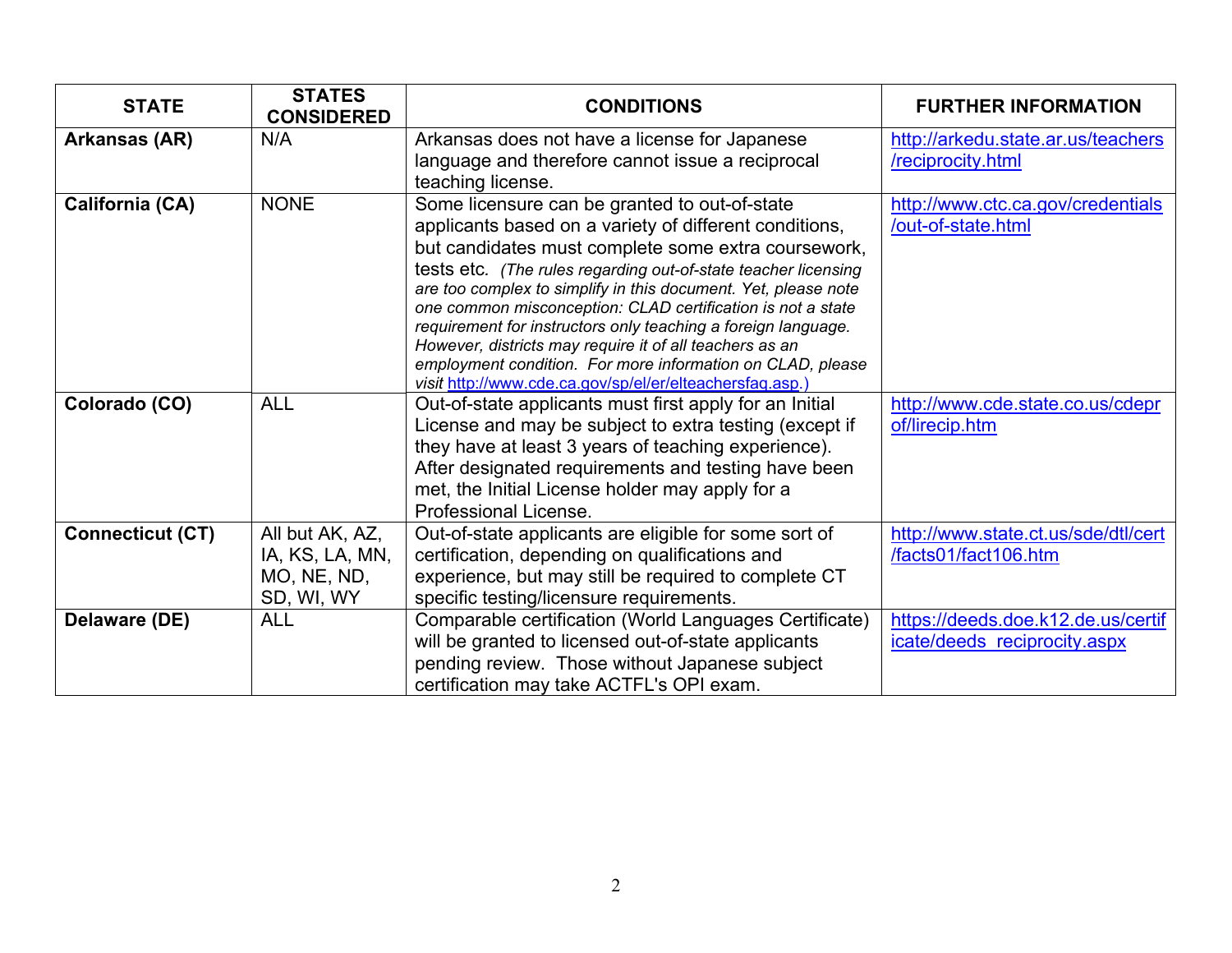| <b>STATE</b>                        | <b>STATES</b><br><b>CONSIDERED</b> | <b>CONDITIONS</b>                                                                                                                                                                                                                                                                                                                                                                                                        | <b>FURTHER INFORMATION</b>                                                                                     |
|-------------------------------------|------------------------------------|--------------------------------------------------------------------------------------------------------------------------------------------------------------------------------------------------------------------------------------------------------------------------------------------------------------------------------------------------------------------------------------------------------------------------|----------------------------------------------------------------------------------------------------------------|
| <b>District of Columbia</b><br>(DC) | <b>ALL</b>                         | Out-of-state applicants with a level II / professional /<br>standard license but less than 3 years teaching<br>experience may receive a 3-year Provisional Teaching<br>License, but will be required to complete some testing<br>before receiving a Standard License. Those who also<br>have 3 years of teaching experience can receive a<br>Standard Teaching License (further testing is not<br>necessarily required). | http://www.k12.dc.us/dcsea/certif<br>ication/licensing/initialteacher.ht<br>ml                                 |
| Florida (FL)                        | <b>ALL</b>                         | Comparable certification will be granted to licensed<br>out-of-state applicants pending review. For those<br>without Japanese subject certification, alternative<br>assessment is not accepted.                                                                                                                                                                                                                          | http://www.fldoe.org/edcert/level1<br>.asp                                                                     |
| Georgia (GA)                        | All but AK                         | Comparable certification will be granted to licensed<br>out-of-state applicants, provided that they meet all<br>applicable 'special Georgia requirements' (and all<br>applicable content assessment is documented).                                                                                                                                                                                                      | http://www.gapsc.com/TeacherC<br>ertification/RoutestoCertification.<br>asp#Reciprocity                        |
| Hawaii (HI)                         | <b>ALL</b>                         | Comparable certification will be granted to licensed<br>out-of-state applicants. Applicants' qualifications must<br>be equivalent to comparable Hawaii licensure,<br>including applicable Praxis testing.                                                                                                                                                                                                                | http://www.htsb.org/<br><b>OR</b><br>http://www.htsb.org/forms/Init Tc<br>hr License/LA 4005 VQE Final<br>.pdf |
| Idaho (ID)                          | <b>ALL</b>                         | A 3-year Interim Certificate will be issued to those with<br>current out-of-state licenses. During those 3 years<br>applicants must pass the Idaho technology test, Praxis<br>II for pedagogy, and any other deficiencies that are<br>identified. Note that teachers must have accrued at<br>least 20 semester credits of Japanese language<br>courses.                                                                  | http://www.sde.state.id.us/certific<br>ation/faq.asp                                                           |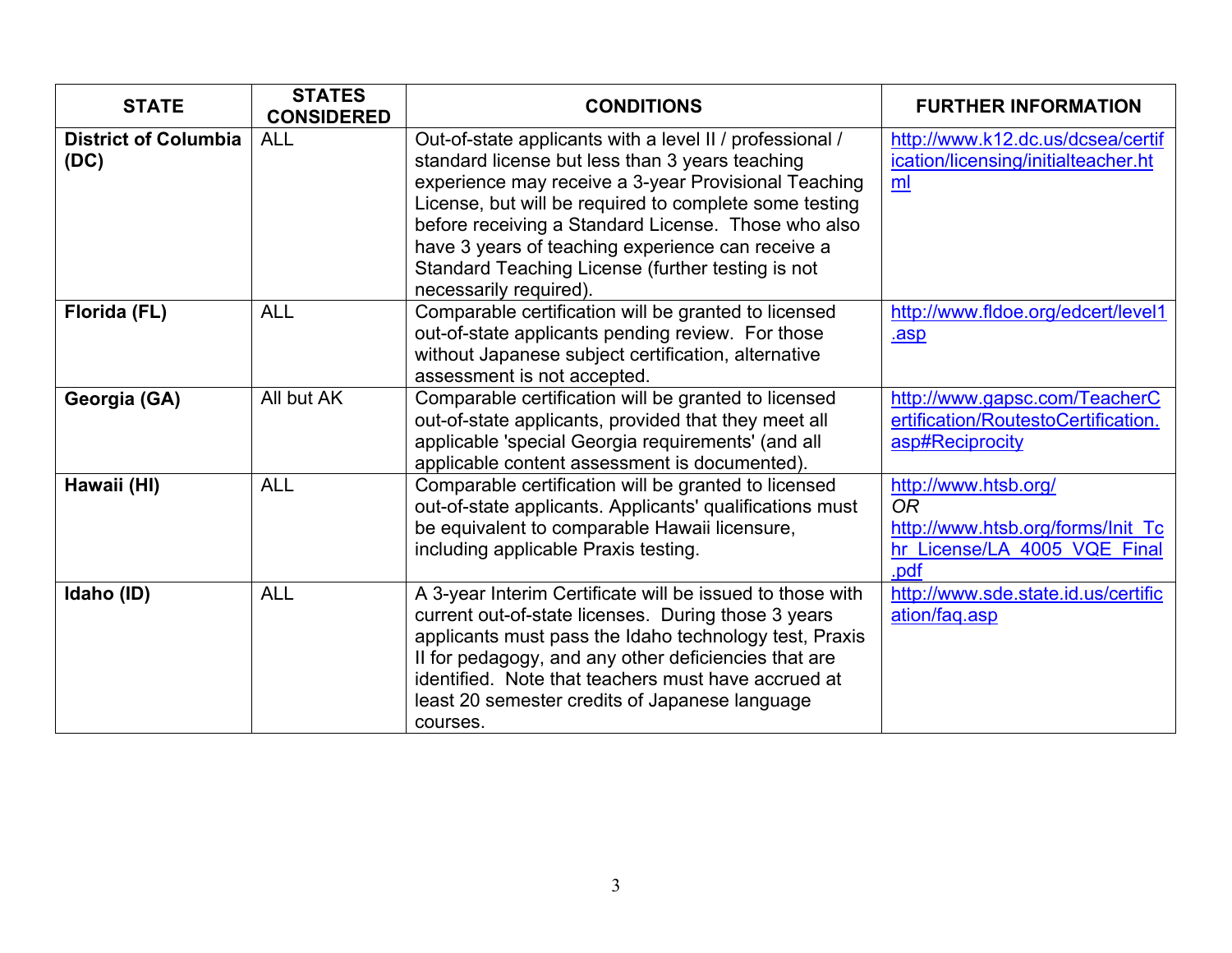| <b>STATE</b>   | <b>STATES</b><br><b>CONSIDERED</b>           | <b>CONDITIONS</b>                                                                                                                                                                                                                                                                                                     | <b>FURTHER INFORMATION</b>                                                                                    |
|----------------|----------------------------------------------|-----------------------------------------------------------------------------------------------------------------------------------------------------------------------------------------------------------------------------------------------------------------------------------------------------------------------|---------------------------------------------------------------------------------------------------------------|
| Illinois (IL)  | <b>ALL</b>                                   | Out-of-state applicants may be eligible for comparable<br>certification depending on their qualifications and<br>experience, pending Illinois basic skills, content area,<br>and assessment of professional teaching tests. Note,<br>some applicants may be exempt from the basic skills<br>and content area tests.   | http://www.isbe.state.il.us/certific<br>ation/requirements/outofstate.ht<br>$\underline{\mathbf{m}}$          |
| Indiana (IN)   | All but IA, KS,<br>LA, MN, MO,<br>PA, SD, WI | 1, 5, or 10 year licenses are granted to out-of-state<br>applicants based on their level of qualification for all but<br>IA, KS, LA, MN, MO, PA, SD, WI. Candidates from<br>those states may also apply, but will be subject to<br>stricter review.                                                                   | http://www.doe.state.in.us/dps/w<br>elcome.html                                                               |
| Iowa (IA)      | <b>ALL</b>                                   | Out-of-state applicants will be given a three year<br>conditional certification--the state would review their<br>credentials and then if necessary ask for them to take<br>more coursework – Note that lowa requires coursework<br>in the subject area, even for native speakers.                                     | http://www.state.ia.us/boee/#a                                                                                |
| Kansas (KA)    | <b>ALL</b>                                   | Depending on experience, and level of assessment<br>(content assessment, pedagogy assessment, and<br>performance assessment) out-of-state applicants can<br>receive a comparable certificate - either a One-year<br>nonrenewable, Conditional, or Professional Certificate.                                           | http://www.ksde.org/cert/licensur<br>e info.htm<br><b>OR</b><br>http://www.ksde.org/cert/form2te<br>sting.doc |
| Kentucky (KY)  | <b>ALL</b>                                   | Depending on experience, and level of assessment<br>(content assessment, pedagogy assessment, and<br>performance assessment) out-of-state applicants can<br>receive a comparable certificate – either a One-year<br>nonrenewable, Conditional, or Professional Certificate.                                           | http://www.kyepsb.net/certificatio<br>n/certstandardroutes.asp                                                |
| Louisiana (LA) | <b>ALL</b>                                   | Out-of-state applicants can get comparable licensure<br>pending evaluation. They must pass applicable Praxis<br>and NTE requirements. Applicants can obtain a non-<br>renewable out-of-state certificate without the Praxis<br>and NTE requirements, but must fulfill them within the<br>allotted 3-year time period. | http://www.teachlouisiana.net/tea<br>chers.asp?PageID=39                                                      |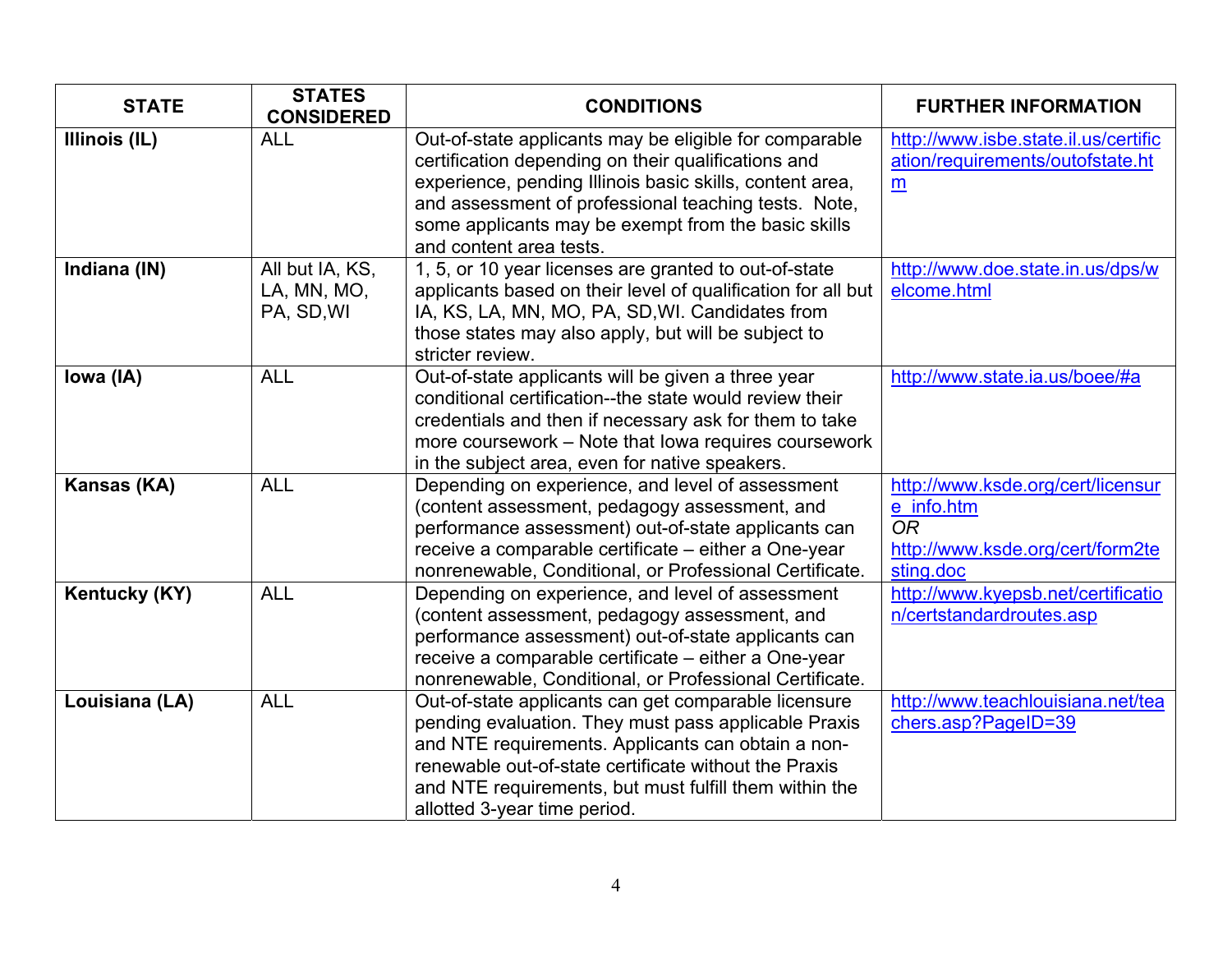| <b>STATE</b>                 | <b>STATES</b><br><b>CONSIDERED</b>          | <b>CONDITIONS</b>                                                                                                                                                                                                                                                                                                                                                                | <b>FURTHER INFORMATION</b>                                                                                                                                  |
|------------------------------|---------------------------------------------|----------------------------------------------------------------------------------------------------------------------------------------------------------------------------------------------------------------------------------------------------------------------------------------------------------------------------------------------------------------------------------|-------------------------------------------------------------------------------------------------------------------------------------------------------------|
| Maine (ME)                   | <b>ALL</b>                                  | Out-of-state applicants may be eligible for a provisional<br>license, but must meet appropriate qualifications, such<br>as applicable Praxis testing, Basic Skills Test,<br>"Teaching Exceptional Students in the Regular<br>Classroom," etc.                                                                                                                                    | http://www.maine.gov/education/<br>cert/index.html                                                                                                          |
| Maryland (MD)                | <b>ALL</b>                                  | Out-of-state applicants can get comparable licensure<br>pending evaluation, but must have 3 years of full-time<br>teaching experience.                                                                                                                                                                                                                                           | http://www.marylandpublicschool<br>s.org/MSDE/divisions/certificatio<br>n/certification branch/certificatio<br>n                                            |
| <b>Massachusetts</b><br>(MA) | <b>ALL</b>                                  | Out-of-state applicants can get comparable licensure<br>pending evaluation, but must pass the Communication<br>and Literacy Skills Test                                                                                                                                                                                                                                          | http://www.doe.mass.edu/lawsre<br>gs/603cmr7.html?section=05                                                                                                |
| Michigan (MI)                | All but IA, MN,<br>MO, SD, WI,<br><b>WY</b> | For out-of-state applicants from all states except AZ,<br>IA, KS, MN, MO, SD, WI, WY, pending evaluation,<br>Michigan will match licensure as closely as possible<br>requiring little to no further training/testing. For AZ, IA,<br>KS, MN, MO, SD, WI, WY, the process is the same,<br>but applications will be scrutinized more closely and<br>possibly subject to rejection. | http://www.michigan.gov/mde/0,1<br>607,7-140-6530 5683 14795---<br>,00.html                                                                                 |
| Minnesota (MN)               | <b>ALL</b>                                  | Out-of-state applicants may apply for First-Time<br>Licensure if they have completed applicable Praxis I<br>and Praxis II testing and a Minnesota Human Relations<br>Program. Otherwise they may be granted a one-year,<br>non-renewable license until these requirements have<br>been met.                                                                                      | http://www.education.state.mn.us<br>/mde/Teacher Support/Educator<br>Licensing/Types of Licenses/Fi<br>rst Time Licensure Adding to<br>Existing/000480.html |
| <b>Mississippi (MS)</b>      | <b>ALL</b>                                  | A 2-year certificate will be granted to all licensed out-<br>of-state teachers, and 5-year certificate granted to<br>those with 2 or more years of full-time teaching<br>experience.                                                                                                                                                                                             | http://www.mde.k12.ms.us/ed_lic<br>ensure/reciprocity.html                                                                                                  |
| <b>Missouri (MO)</b>         | <b>ALL</b>                                  | Out-of-state applicants with a valid teaching certificate<br>can be granted a comparable Initial or Career level<br>certificate depending on years of teaching experience.                                                                                                                                                                                                       | http://www.dese.mo.gov/divteach<br>qual/teachcert/certclass.htm                                                                                             |
| <b>Montana (MT)</b>          | <b>NONE</b>                                 | N/A                                                                                                                                                                                                                                                                                                                                                                              | http://www.opi.state.mt.us/                                                                                                                                 |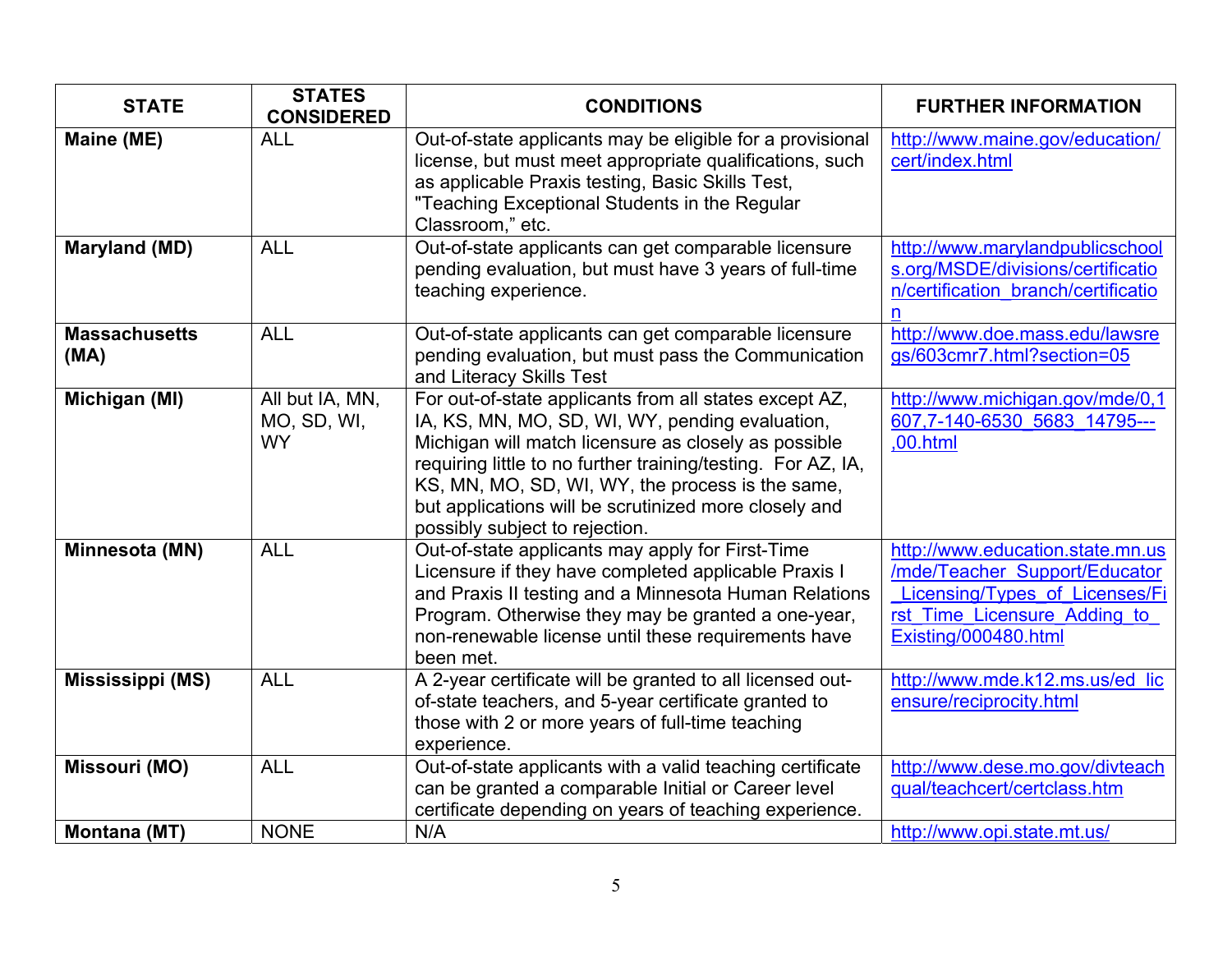| <b>STATE</b>                 | <b>STATES</b><br><b>CONSIDERED</b>                   | <b>CONDITIONS</b>                                                                                                                                                                                                                                                                                                                                                                                                    | <b>FURTHER INFORMATION</b>                                   |
|------------------------------|------------------------------------------------------|----------------------------------------------------------------------------------------------------------------------------------------------------------------------------------------------------------------------------------------------------------------------------------------------------------------------------------------------------------------------------------------------------------------------|--------------------------------------------------------------|
| Nebraska (NE)                | <b>ALL</b>                                           | A 1-year provisional license, 2-year provisional license,<br>or 2-year Temporary Certificate can be granted to out-<br>of-state applicants depending on which state they are<br>from, their Nebraska employment status, qualifications<br>and whether they have completed the necessary Basic<br>Skills Competency Test, Human Relations Training,<br>and Special Education Competencies.                            | http://www.nde.state.ne.us/TCER<br>$\mathbf{I}/$             |
| Nevada (NV)                  | All but AR, CA,<br>CO, DC, HI, IL,<br>IA, MN, NY, NC | Nevada has full reciprocity with other states in the<br>NASDTEC Interstate Agreement. Applicants with<br>regular (not provisional) certification can be given<br>comparable certification in Nevada. This includes 3<br>years teaching experience with competency testing                                                                                                                                            | http://www.doe.nv.gov/licensing/li<br>cense-reciprocity.html |
| <b>New Hampshire</b><br>(NH) | <b>ALL</b>                                           | Comparable certification will be given to fully licensed<br>out-of-state applicant who have at least 3-years full-<br>time teaching experience. However, depending on<br>qualifications, the applicant may have to complete<br>further testing to comply with New Hampshire<br>standards.                                                                                                                            | http://www.ed.state.nh.us/educati<br>on/beEd.htm             |
| New Jersey (NJ)              | <b>ALL</b>                                           | Out-of-state applicants with at least 1-year teaching<br>experience (plus student teaching program) are eligible<br>for a Standard Certificate (lifetime), OR a Certificate of<br>Eligibility with Advanced Standing for those who<br>completed a student teaching program OR a Certificate<br>of Eligibility is available for those who have only<br>completed a regionally-accredited teacher training<br>program. | http://www.state.nj.us/njded/educ<br>ators/license/          |
| <b>New Mexico (NM)</b>       | <b>ALL</b>                                           | Depending on qualifications and experience, out-of-<br>state applicants with a standard certificate are eligible<br>for comparable certification.                                                                                                                                                                                                                                                                    | http://www.ped.state.nm.us/div/ai<br>s/lic/options.html      |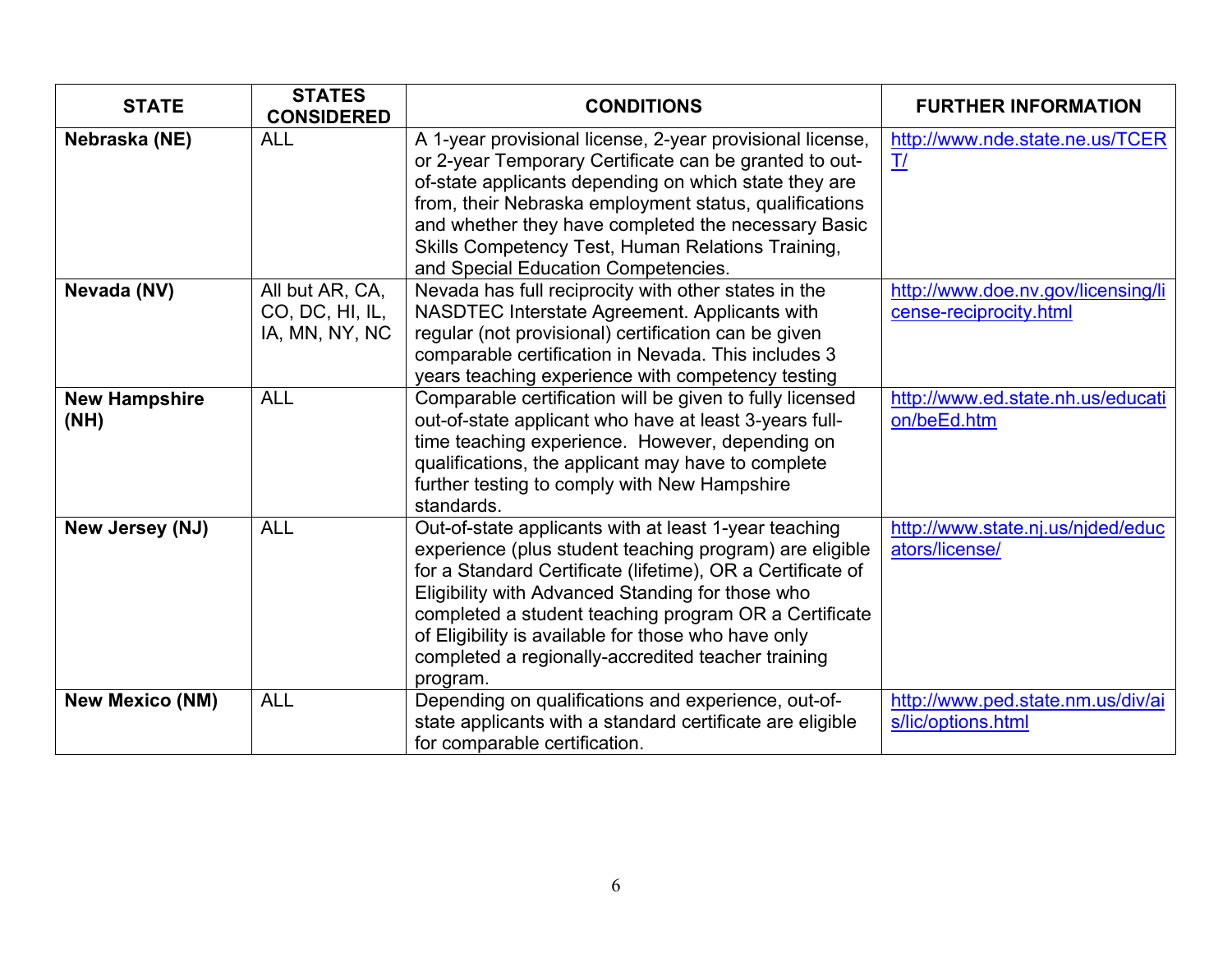| <b>STATE</b>               | <b>STATES</b><br><b>CONSIDERED</b>                          | <b>CONDITIONS</b>                                                                                                                                                                                                                                                                                                                                                                  | <b>FURTHER INFORMATION</b>                                                                                   |
|----------------------------|-------------------------------------------------------------|------------------------------------------------------------------------------------------------------------------------------------------------------------------------------------------------------------------------------------------------------------------------------------------------------------------------------------------------------------------------------------|--------------------------------------------------------------------------------------------------------------|
| New York (NY)              | All but AK, IA,<br>KS, MN, MO,<br>NE, NY, ND,<br>SD, WI, WY | Out-of-state applicants from accepted states may be<br>granted either a 2-year Conditional Initial or 5-year<br>Regular Initial certificate, depending on qualifications<br>and work experience. A Full Professional Certificate<br>may be issued once applicants have met all New York<br>standards for this license.                                                             | http://www.highered.nysed.gov/tc<br>ert/certificate/teachrecother.htm                                        |
| <b>North Carolina (NC)</b> | All but AZ, IA,<br>KS, MN, MO,<br>MT, SD, WI                | Provided candidates' qualifications meet the standards<br>of NC, and are considered "highly qualified" in their<br>own state, equivalent licensure will be given, pending<br>passing scores on applicable Praxis II tests.                                                                                                                                                         | http://www.ncpublicschools.org/li<br>censure/lifaq.htm#TOP                                                   |
| <b>North Dakota (ND)</b>   | N/A                                                         | No licensure is available for Japanese                                                                                                                                                                                                                                                                                                                                             | http://www.nd.gov/espb/licensure<br>/types.html                                                              |
| Ohio (OH)                  | All but LA,<br>MN, MO, NV,<br>NM, ND, TX,<br><b>WY</b>      | Out-of-state applicants must meet Ohio Praxis II testing<br>requirements and Japanese teachers must apply for a<br>"multi-age (P-12) foreign language license for<br>Japanese". Teachers from LA, MN, MO, NV, NM, ND,<br>TX, WY may also apply, but there is no reciprocity<br>agreement to support their application, possibly making<br>it more difficult to get Ohio licensure. | http://www.ode.state.oh.us/Teac<br>hing-<br>Profession/Teacher/Certification<br>Licensure/initialoos.asp     |
| Oklahoma (OK)              | <b>ALL</b>                                                  | A 2-year temporary certificate will be issued (pending<br>general education, subject area, and professional<br>education competency tests, or out-of-state<br>equivalent), then a 5-year certificate will be issued after<br>1 year of full-time teaching in Oklahoma                                                                                                              | http://sde.state.ok.us/home/defau<br>Itie.html (go to "site index", then<br>click on "teaching certificate") |
| Oregon (OR)                | <b>ALL</b>                                                  | Out-of-state applicants are eligible for comparable<br>certification, but must get a "Transitional Teaching<br>License"                                                                                                                                                                                                                                                            | www.tspc.state.or.us<br><b>OR</b><br>http://www.tspc.state.or.us/pub.a<br>$sp$ ?id=54                        |
| Pennsylvania (PA)          | All but IA, MN,<br>MO, SD, WI                               | Out-of-state applicants Must take the Praxis exams<br>required by PA, and to dual certify in Japanese, must<br>take the Praxis Foreign Language Exam (generic) or<br>take the Japanese writing exam and the OPI<br>administered by ACTFL.                                                                                                                                          | http://www.teaching.state.pa.us/t<br>eaching/cwp/view.asp?A=3&Q=2<br>2613                                    |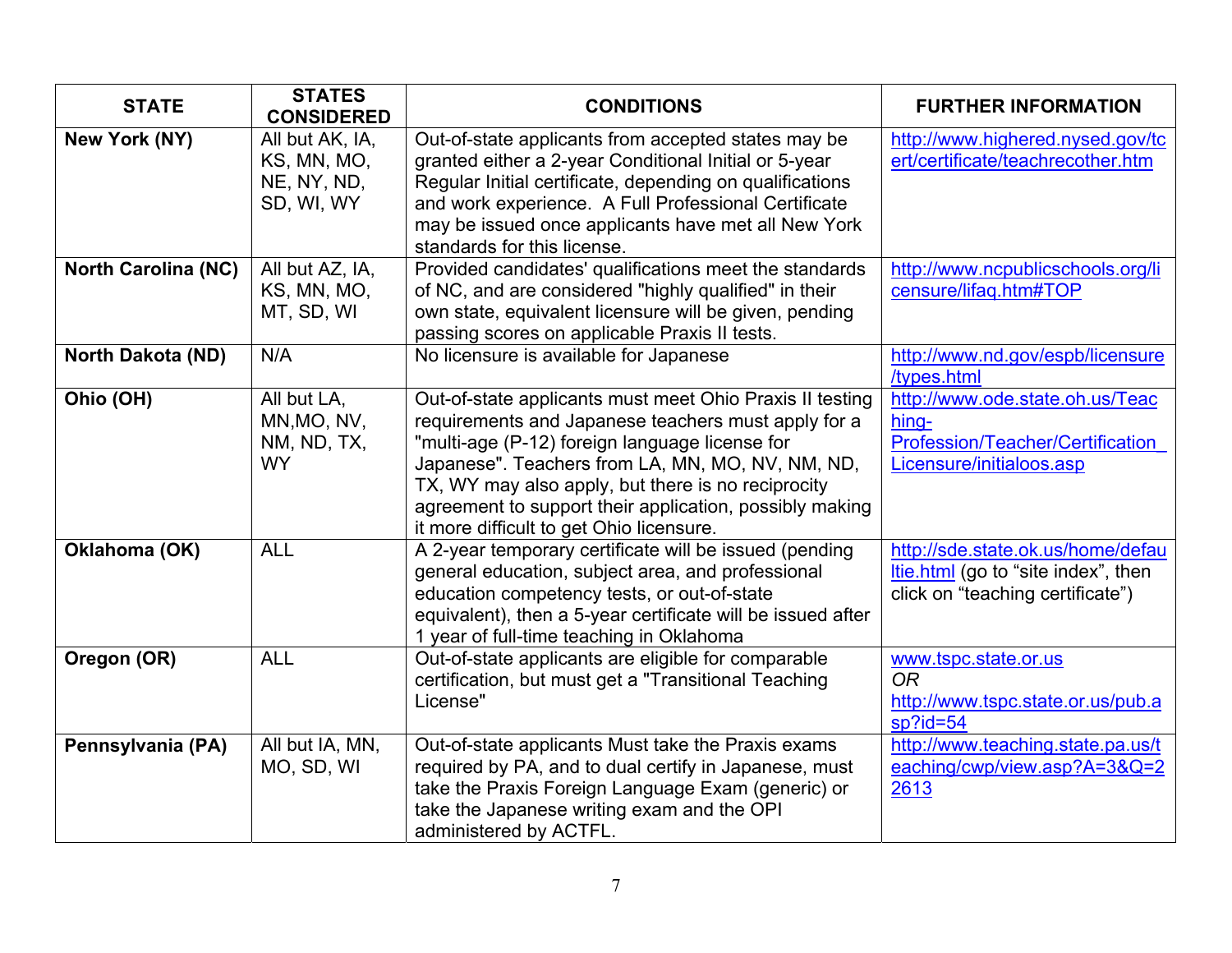| <b>STATE</b>               | <b>STATES</b><br><b>CONSIDERED</b> | <b>CONDITIONS</b>                                                                                           | <b>FURTHER INFORMATION</b>                         |
|----------------------------|------------------------------------|-------------------------------------------------------------------------------------------------------------|----------------------------------------------------|
| <b>Rhode Island (RI)</b>   | All but IA, KS,                    | Full reciprocity is available to applicants holding Level                                                   | http://www.ride.ri.gov/Certificatio                |
|                            | MN, MO, SD,                        | 2 certificates from other states with a reciprocity                                                         | n PD/certification/Reciprocity.ht                  |
|                            | WI                                 | contract. A 3-year Certificate of Eligibility of                                                            | m                                                  |
|                            |                                    | employment is available for those who have completed                                                        |                                                    |
|                            |                                    | an out of state accredited teacher training program, but                                                    |                                                    |
|                            |                                    | do not hold a level 2 certificate, or hold a certificate in a                                               |                                                    |
|                            |                                    | state that does not have reciprocity.                                                                       |                                                    |
| <b>South Carolina (SC)</b> | <b>ALL</b>                         | The appropriate level of PLT or equivalent out-of-state                                                     | http://www.scteachers.org/cert/re                  |
|                            |                                    | pedagogy exams are required for out-of-state                                                                | ciprocal.cfm                                       |
|                            |                                    | applicants to receive a 3-year Initial Certificate. 3-years                                                 | Also see chart at                                  |
|                            |                                    | teaching experience is also required for the 5-year                                                         | http://www.scteachers.org/Cert/rc                  |
|                            |                                    | Professional Certificate.                                                                                   | hart.cfm                                           |
| South Dakota (SD)          | <b>ALL</b>                         | Out-of-state applicants can get a 1-year Temporary                                                          | http://doe.sd.gov/oatq/teachercer                  |
|                            |                                    | Certificate, or if they have passing Praxis II scores and                                                   | t/index.asp                                        |
|                            |                                    | 6 relevant semester-hour credits within the last 5 years,                                                   |                                                    |
|                            |                                    | they can get a 5-year Regular Certificate.                                                                  |                                                    |
| Tennessee (TN)             | All but NH                         | Applicants with 3 years teaching experience and full<br>out-of-state licensure may receive a 5-year Out-of- | http://www.state.tn.us/education/l<br>ic/out.shtml |
|                            |                                    | State License, then get a 10-year Professional License                                                      |                                                    |
|                            |                                    | after 1 year teaching in TN. Applicants with less than 3                                                    |                                                    |
|                            |                                    | years experience get a 5-year Apprentice License, then                                                      |                                                    |
|                            |                                    | get a 10-year Professional License after 3 years in TN.                                                     |                                                    |
| Texas (TX)                 | <b>ALL</b>                         | Out-of-state applicants must take TEXES Exams                                                               | http://www.sbec.state.tx.us/SBE                    |
|                            |                                    | (similar to Praxis) within one year. If the Candidate has                                                   | COnline/certinfo/routescertif.asp                  |
|                            |                                    | no subject certification in Japanese, they must                                                             | #oos2?width=1024&height=768?                       |
|                            |                                    | complete such a program as well.                                                                            | width=1024&height=768?width=                       |
|                            |                                    |                                                                                                             | 1024&height=768                                    |
| Utah (UT)                  | All but AK, IA,                    | Out-of-state applicants can receive comparable                                                              | http://www.schools.utah.gov/cert/                  |
|                            | MN, MO,                            | certification, so long as all Utah license requirements                                                     | OOS/Oosappl.htm                                    |
|                            | SD, WI, WY                         | have been met. If there are insufficiencies, a                                                              |                                                    |
|                            |                                    | Conditional Level 1 license may be temporarily issued.                                                      |                                                    |